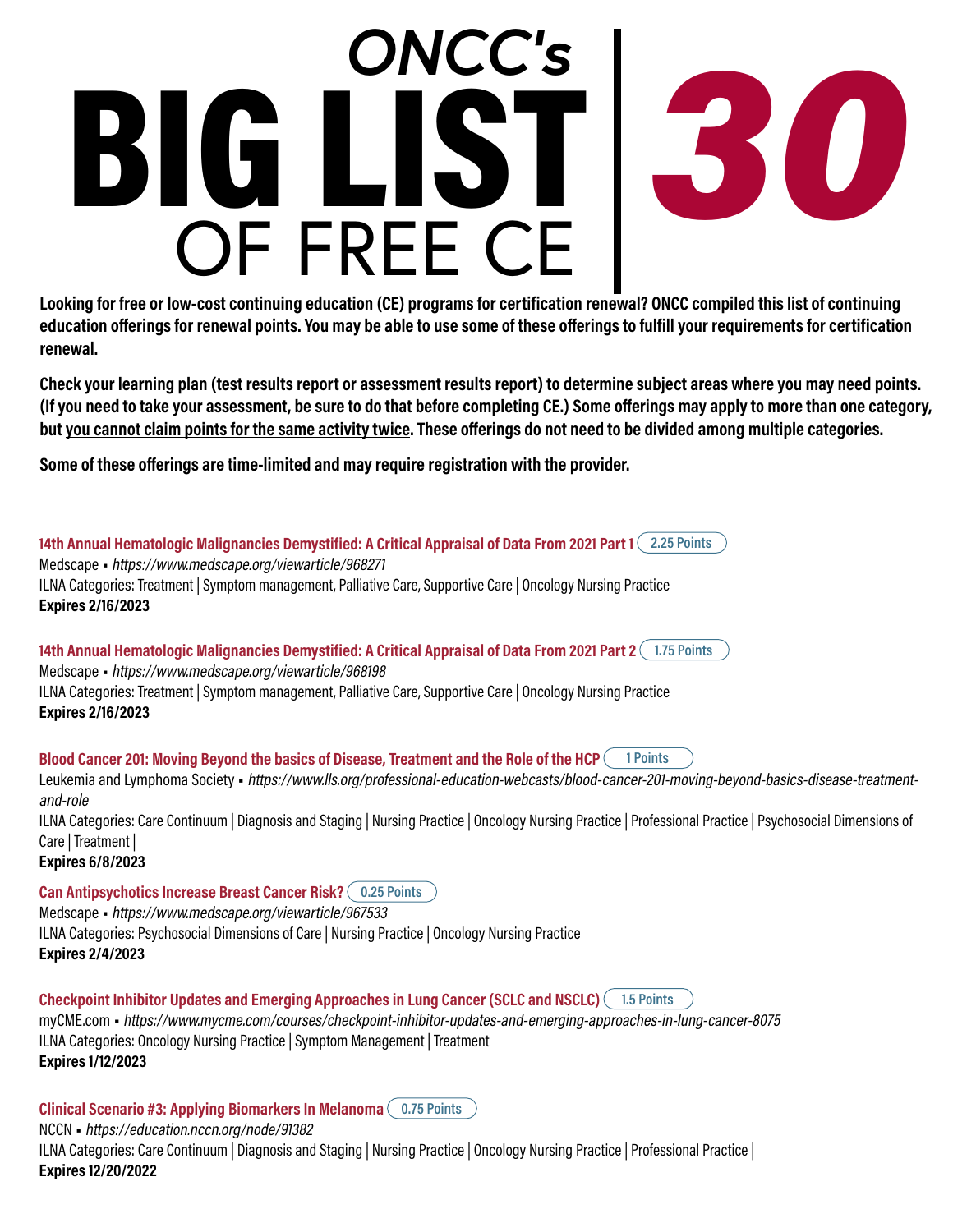**Combos are Complicated! Navigating the Balance of Efficacy and Safety in Advanced Endometrial Cancer 1.5 Points** myCME.com • https://www.mycme.com/courses/efficacy-and-safety-in-advanced-endometrial-cancer-8082 ILNA Categories: Oncology Nursing Practice | Symptom Management | Treatment **Expires 1/12/2023 Community Collaboration: Peer Insights on the Management of Patients With Sickle Cell Disease 0.75 Points** Medscape • https://www.medscape.org/viewarticle/968018 ILNA Categories: Care of the Pediatric Hematology and Oncology Patient | Health Maintenance | Symptom Management, Palliative Care, Supportive Care | Oncologic Emergencies (CPHON) **Expires 2/9/2023 Community Practice Connections ®: New Targets, New Combinations, New Treatment Goals: Assessing Therapeutic Options to Personalize Care in Multiple Myeloma 1.5 Points** FreeCME.com • https://learning.freecme.com/a/38985P3hAXcD ILNA Categories: Treatment | Symptom management, Palliative Care, Supportive Care | Oncology Nursing Practice **Expires 2/7/2023 Diffuse Large B-Cell Lymphoma: Optimizing Therapy For Relapsed/Refractory Disease 0.75 Points** NCCN • https://education.nccn.org/node/91289 ILNA Categories: Treatment **Expires 12/15/2022 Do Smoking and Alcohol Increase Risk for Second Squamous Cell Carcinoma? 0.25 Points** Medscape • https://www.medscape.org/viewarticle/967992 ILNA Categories: Care Continuum | Oncology Nursing Practice | Role of the APN **Expires 2/11/2023 Duke Molecular Tumor Board: Tackling Barriers to Precision Cancer Medicine 0.25 Points** Medscape • https://www.medscape.org/viewarticle/966786 ILNA Categories: Treatment **Expires 1/27/2023 Expert Illustrations & Commentaries™: Roles and Rationales for BCMA-Directed Therapies in Multiple Myeloma 1 Points** FreeCME.com • https://learning.freecme.com/a/38801P2CJfbp ILNA Categories: Treatment | Symptom management, Palliative Care, Supportive Care | Oncology Nursing Practice **Expires 1/10/2023 General Principles Of Biomarker Testing: When Should Broad Genomic Profiling Be Performed And What Do Different Tests Offer? 0.75 Points** NCCN • https://education.nccn.org/node/91338 ILNA Categories: Care Continuum | Diagnosis and Staging | Nursing Practice | Oncology Nursing Practice | Professional Practice | **Expires 12/20/2022 Generating an Anti-Tumor Response: Immune System Activation for the Treatment of Advanced/Metastatic BCC and cSCC 1 Points** FreeCME.com • https://learning.freecme.com/a/38493P2kdYrY ILNA Categories: Treatment | Symptom management, Palliative Care, Supportive Care | Oncology Nursing Practice **Expires 11/16/2022 Improving Outcomes in Hodgkin Lymphoma 1 Points** i3Health • https://i3health.com/odacon-hl

ILNA Categories: Care of the Pediatric Hematology Oncology Patient | Oncology Nursing Practice | Symptom Management | Treatment **Expires 2/14/2023**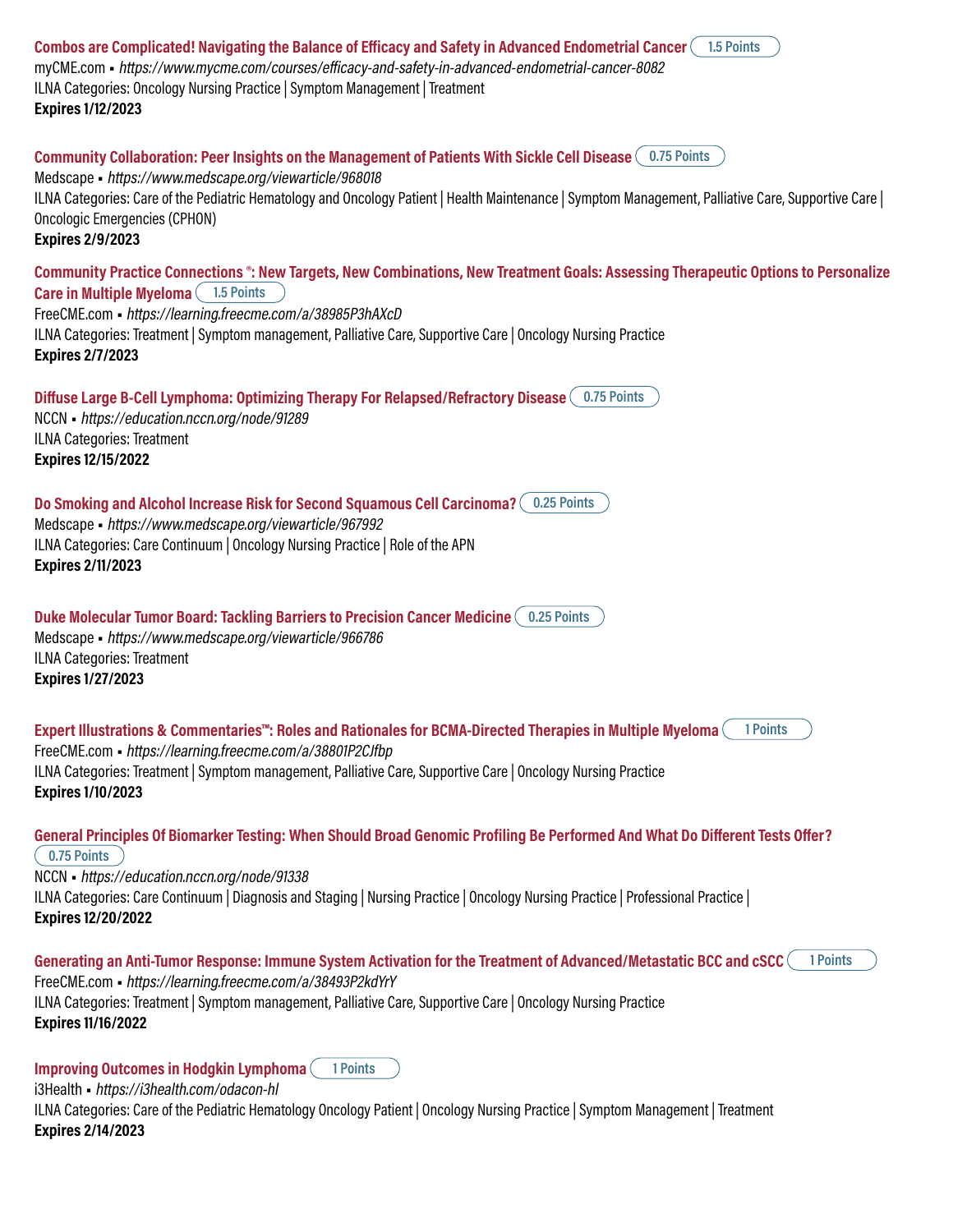**Mantle Cell Lymphoma: Updates In The Management Of Relapsed/Refractory Disease 0.75 Points** NCCN • https://education.nccn.org/node/91311 ILNA Categories: Treatment | Oncology Nursing Practice **Expires 12/15/2022**

**Minimal Residual Disease Assessment In Chronic Lymphocytic Leukemia/Small Lymphocytic Lymphoma: Is It Ready For Routine Clinical Practice?**  $($  0.75 Points  $)$ NCCN • https://education.nccn.org/node/91267 ILNA Categories: Treatment | Care Continuum | Oncology Nursing Practice **Expires 12/15/2022**

**Multiple Myeloma Therapy: Optimizing Care for African American Patients 0.5 Points**

Medscape • https://www.medscape.org/viewarticle/967929

ILNA Categories: Treatment | Symptom management, Palliative Care, Supportive Care | Oncology Nursing Practice | Psychosocial Dimensions of Care **Expires 2/7/2023**

**Navigating New Evidence in the Treatment of Metastatic/Recurrent Cervical Cancer 0.5 Points** Prime Inc • https://primeinc.org/online/navigating-new-evidence-treatment-metastatic-recurrent-cervical-cancer ILNA Categories: Treatment | Symptom management, Palliative Care, Supportive Care | Oncology Nursing Practice **Expires 1/30/2023**

**New and Emerging Immunotherapeutic Approaches to Advanced Melanoma 0.25 Points** Prime Inc • https://primeinc.org/online/new-emerging-immunotherapeutic-approaches-advanced-melanoma ILNA Categories: Treatment | Symptom management, Palliative Care, Supportive Care | Oncology Nursing Practice **Expires 12/9/2022**

**Novel Androgen Deprivation Treatment for Advanced Prostate Cancer: Optimizing Benefits, Mitigating Risk 1 Points** FreeCME.com • https://learning.freecme.com/a/38523Pv5T8p ILNA Categories: Treatment | Symptom management, Palliative Care, Supportive Care | Oncology Nursing Practice **Expires 12/21/2022**

**Personalizing Cancer Care in Nonmetastatic Castration-Resistant Prostate Cancer 0.5 Points** Medscape • https://www.medscape.org/viewarticle/967141 ILNA Categories: Treatment | Symptom management, Palliative Care, Supportive Care | Oncology Nursing Practice **Expires 1/25/2023**

**Rapid-Fire Roundtable on Melanoma: Focus on Advances in Adjuvant Treatment, Neoadjuvant Treatment, and Management of Metastatic Disease 0.75 Points** FreeCME.com • https://learning.freecme.com/a/38697Pi4utz ILNA Categories: Treatment | Symptom management, Palliative Care, Supportive Care | Oncology Nursing Practice **Expires 12/21/2022**

**The Ins and Outs of HER2-Directed Therapies in Metastatic CRC and Advanced Gastric/GEJ Cancers 0.5 Points** Medscape • https://www.medscape.org/viewarticle/968044 ILNA Categories: Treatment | Symptom management, Palliative Care, Supportive Care | Oncology Nursing Practice **Expires 2/9/2023**